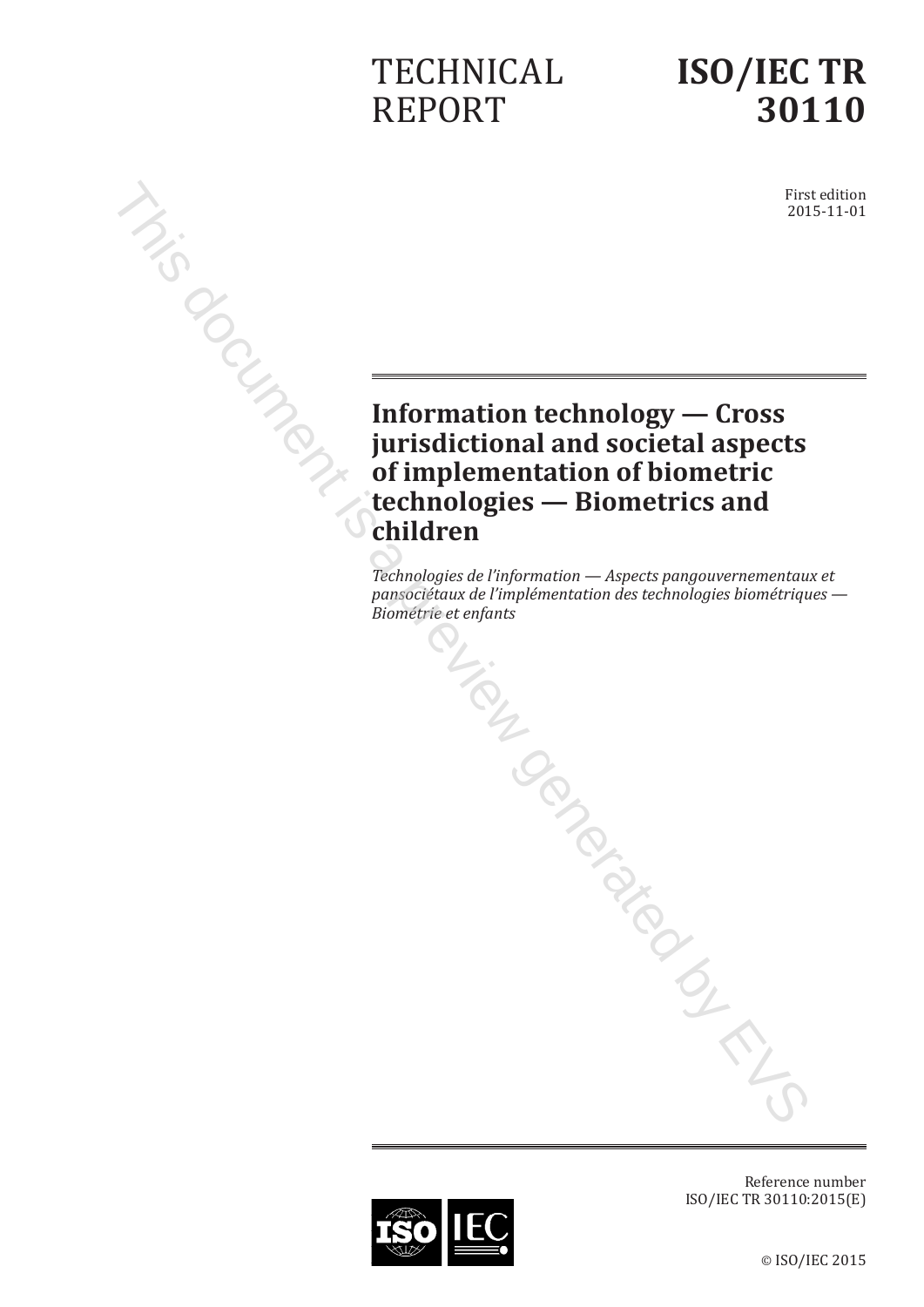

### © ISO/IEC 2015, Published in Switzerland

All rights reserved. Unless otherwise specified, no part of this publication may be reproduced or utilized otherwise in any form or by any means, electronic or mechanical, including photocopying, or posting on the internet or an intranet, without prior written permission. Permission can be requested from either ISO at the address below or ISO's member body in the country of the requester. This document is a preview generated by EVS

ISO copyright office Ch. de Blandonnet 8 • CP 401 CH-1214 Vernier, Geneva, Switzerland Tel. +41 22 749 01 11 Fax +41 22 749 09 47 copyright@iso.org www.iso.org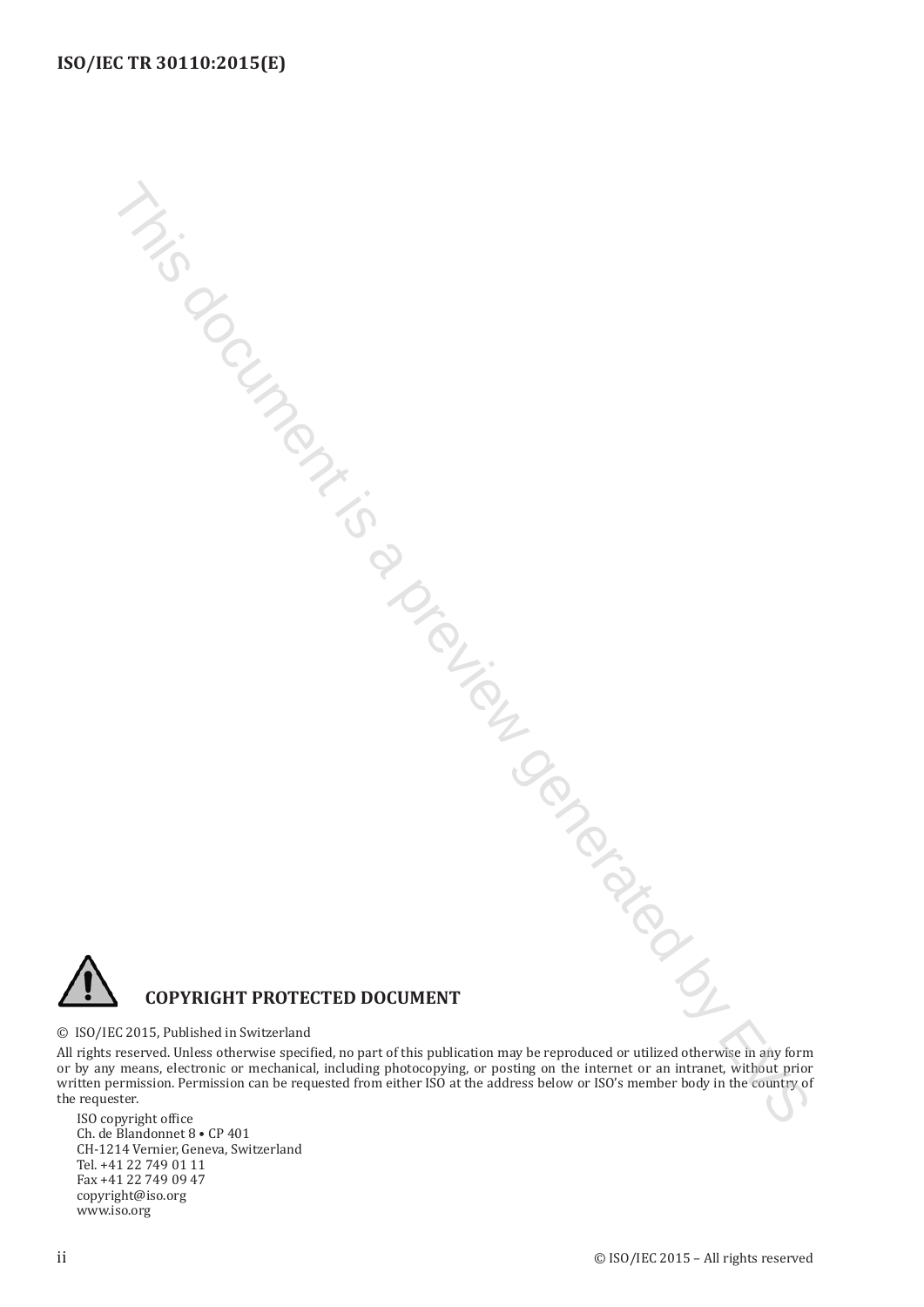| Introduction was a viewed and the contract of the contract of the contract of the contract of the contract of the contract of the contract of the contract of the contract of the contract of the contract of the contract of |                |                                                                                                                                                                                                                               |  |  |
|-------------------------------------------------------------------------------------------------------------------------------------------------------------------------------------------------------------------------------|----------------|-------------------------------------------------------------------------------------------------------------------------------------------------------------------------------------------------------------------------------|--|--|
| $\mathbf{1}$                                                                                                                                                                                                                  |                |                                                                                                                                                                                                                               |  |  |
| $\overline{2}$                                                                                                                                                                                                                |                |                                                                                                                                                                                                                               |  |  |
|                                                                                                                                                                                                                               |                |                                                                                                                                                                                                                               |  |  |
| 3                                                                                                                                                                                                                             |                |                                                                                                                                                                                                                               |  |  |
| 4                                                                                                                                                                                                                             |                |                                                                                                                                                                                                                               |  |  |
| 5                                                                                                                                                                                                                             |                | Background and rationale <b>Exercise Section</b> 2                                                                                                                                                                            |  |  |
|                                                                                                                                                                                                                               | 5.1<br>5.2     | Ethical background 2                                                                                                                                                                                                          |  |  |
|                                                                                                                                                                                                                               | 5.3            |                                                                                                                                                                                                                               |  |  |
| 6                                                                                                                                                                                                                             |                | Studies on biometrics for children <b>Exercise 2008</b> 3                                                                                                                                                                     |  |  |
|                                                                                                                                                                                                                               | 6.1            |                                                                                                                                                                                                                               |  |  |
|                                                                                                                                                                                                                               | 6.2            |                                                                                                                                                                                                                               |  |  |
|                                                                                                                                                                                                                               | 6.3            | Fingerprints 5 23                                                                                                                                                                                                             |  |  |
|                                                                                                                                                                                                                               |                | Physiology 3<br>6.3.1                                                                                                                                                                                                         |  |  |
|                                                                                                                                                                                                                               |                | 6.3.2                                                                                                                                                                                                                         |  |  |
|                                                                                                                                                                                                                               | 6.4            |                                                                                                                                                                                                                               |  |  |
|                                                                                                                                                                                                                               |                | 6.4.1                                                                                                                                                                                                                         |  |  |
|                                                                                                                                                                                                                               | 6.5            | 6.4.2                                                                                                                                                                                                                         |  |  |
|                                                                                                                                                                                                                               |                | 6.5.1                                                                                                                                                                                                                         |  |  |
|                                                                                                                                                                                                                               |                | 6.5.2                                                                                                                                                                                                                         |  |  |
|                                                                                                                                                                                                                               | 6.6            |                                                                                                                                                                                                                               |  |  |
|                                                                                                                                                                                                                               |                | 6.6.1                                                                                                                                                                                                                         |  |  |
|                                                                                                                                                                                                                               |                | 6.6.2                                                                                                                                                                                                                         |  |  |
| 7                                                                                                                                                                                                                             | Applications 6 |                                                                                                                                                                                                                               |  |  |
|                                                                                                                                                                                                                               | 7.1            |                                                                                                                                                                                                                               |  |  |
|                                                                                                                                                                                                                               | 7.2            |                                                                                                                                                                                                                               |  |  |
|                                                                                                                                                                                                                               | 7.3            |                                                                                                                                                                                                                               |  |  |
|                                                                                                                                                                                                                               |                | 7.3.1                                                                                                                                                                                                                         |  |  |
|                                                                                                                                                                                                                               |                | 7.3.2<br>7.3.3                                                                                                                                                                                                                |  |  |
|                                                                                                                                                                                                                               |                | 7.3.4                                                                                                                                                                                                                         |  |  |
|                                                                                                                                                                                                                               |                | National Child Identification Program (NCIDP)<br>7.3.5                                                                                                                                                                        |  |  |
|                                                                                                                                                                                                                               | 7.4            | Schools                                                                                                                                                                                                                       |  |  |
|                                                                                                                                                                                                                               |                | 7.4.1                                                                                                                                                                                                                         |  |  |
|                                                                                                                                                                                                                               |                | 7.4.2                                                                                                                                                                                                                         |  |  |
|                                                                                                                                                                                                                               |                | 7.4.3                                                                                                                                                                                                                         |  |  |
|                                                                                                                                                                                                                               |                | 7.4.4                                                                                                                                                                                                                         |  |  |
|                                                                                                                                                                                                                               | 7.5            | $\sqrt{2}$                                                                                                                                                                                                                    |  |  |
| 8                                                                                                                                                                                                                             |                | Protection of children in using biometrics 38 and 20 million and 38 and 38 and 38 and 38 and 38 and 38 and 38 and 38 and 38 and 38 and 38 and 38 and 38 and 38 and 38 and 38 and 38 and 38 and 38 and 38 and 38 and 38 and 38 |  |  |
|                                                                                                                                                                                                                               | 8.1            | Information to be provided to parents and legal representatives - consent 8                                                                                                                                                   |  |  |
|                                                                                                                                                                                                                               |                | 8.1.1<br>8.1.2                                                                                                                                                                                                                |  |  |
|                                                                                                                                                                                                                               |                | 8.1.3                                                                                                                                                                                                                         |  |  |
|                                                                                                                                                                                                                               |                | 8.1.4                                                                                                                                                                                                                         |  |  |
|                                                                                                                                                                                                                               |                | Enrolment — right to watch<br>8.1.5                                                                                                                                                                                           |  |  |
|                                                                                                                                                                                                                               |                | 8.1.6                                                                                                                                                                                                                         |  |  |
|                                                                                                                                                                                                                               |                | 8.1.7                                                                                                                                                                                                                         |  |  |
|                                                                                                                                                                                                                               |                | 8.1.8                                                                                                                                                                                                                         |  |  |
|                                                                                                                                                                                                                               | 8.2            |                                                                                                                                                                                                                               |  |  |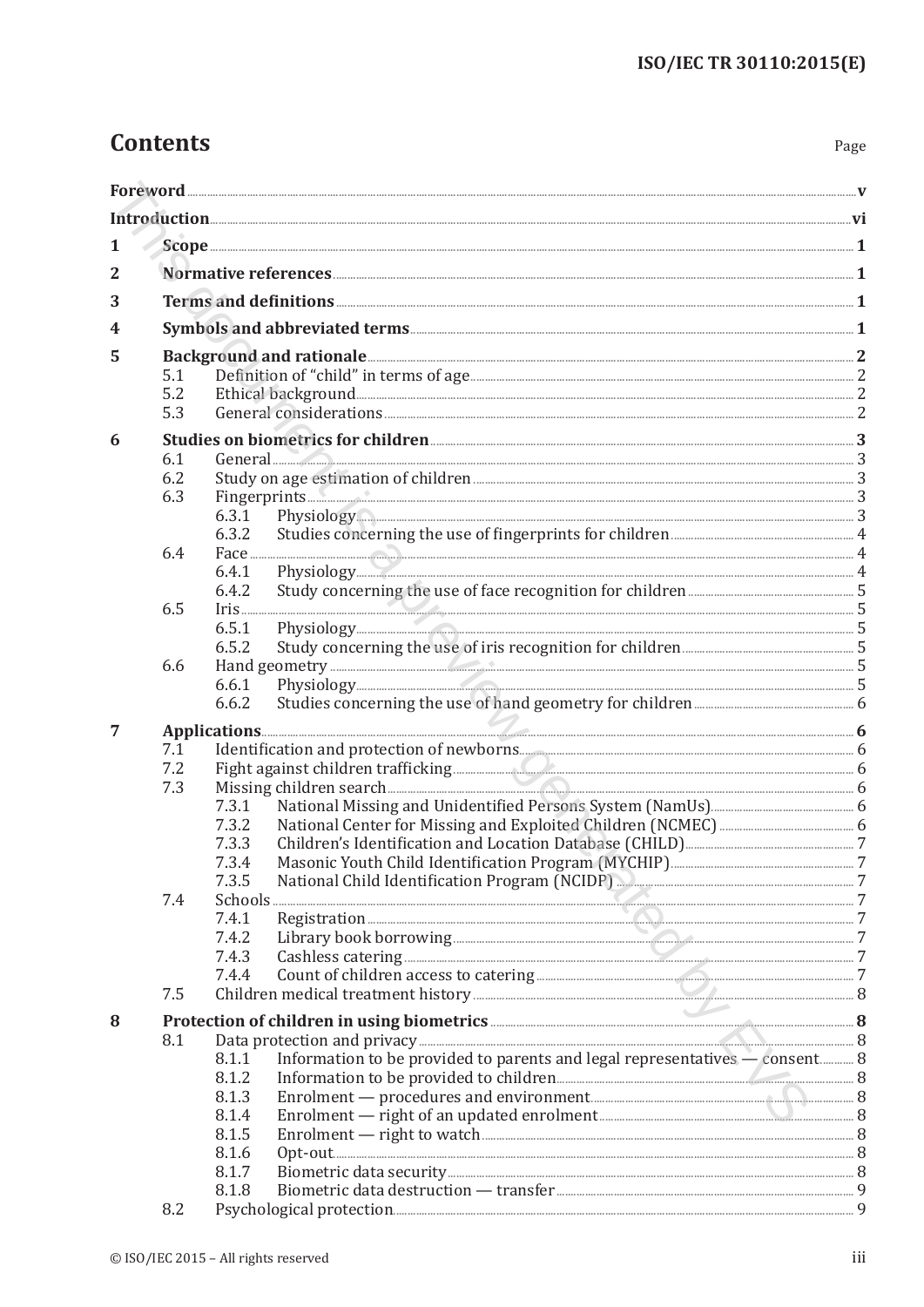# ISO/IEC TR 30110:2015(E) This document is a proteined by R. C.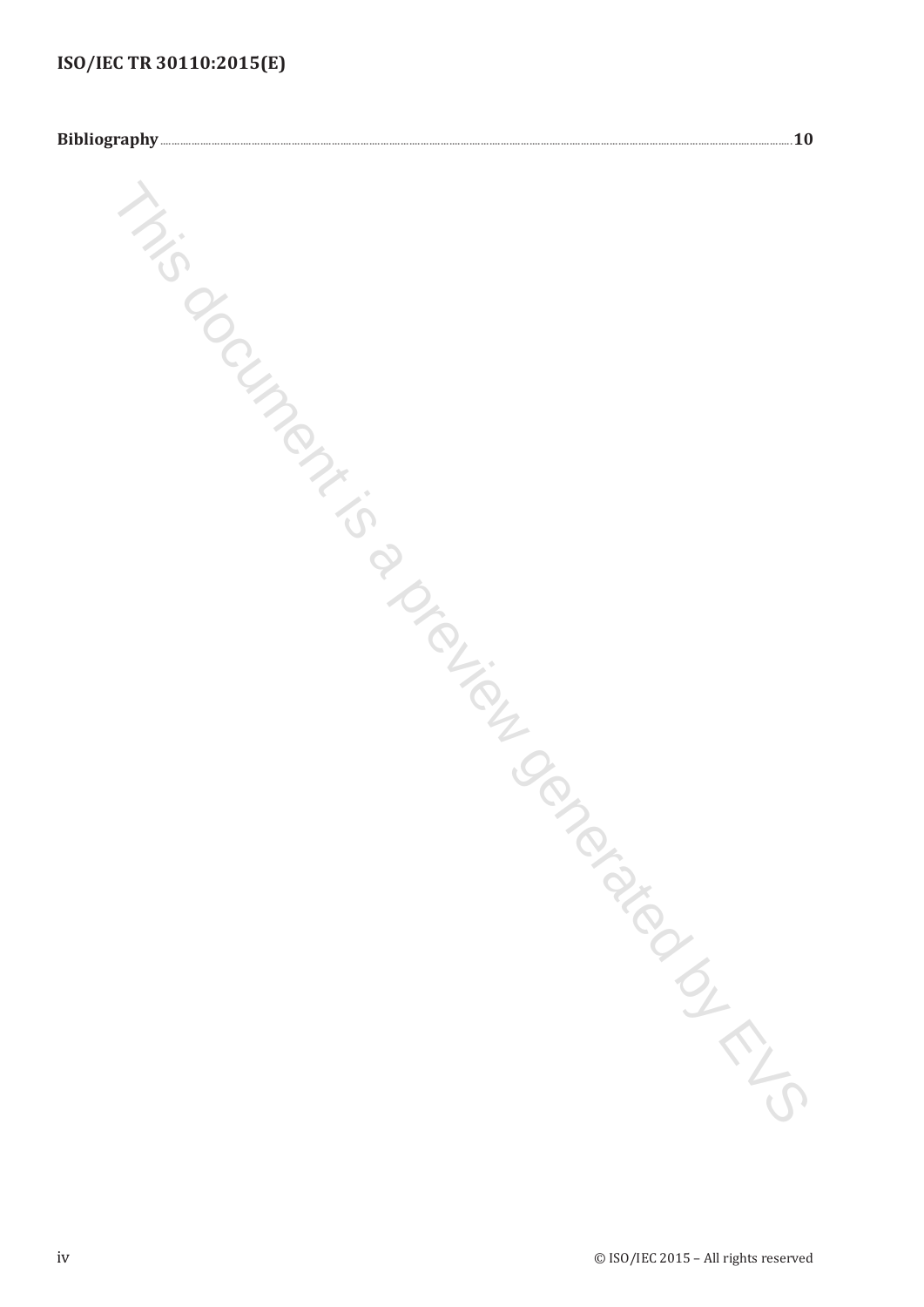### <span id="page-4-0"></span>**Foreword**

ISO (the International Organization for Standardization) and IEC (the International Electrotechnical Commission) form the specialized system for worldwide standardization. National bodies that are members of ISO or IEC participate in the development of International Standards through technical committees established by the respective organization to deal with particular fields of technical activity. ISO and IEC technical committees collaborate in fields of mutual interest. Other international organizations, governmental and non-governmental, in liaison with ISO and IEC, also take part in the work. In the field of information technology, ISO and IEC have established a joint technical committee, ISO/IEC JTC 1.

The procedures used to develop this document and those intended for its further maintenance are described in the ISO/IEC Directives, Part 1. In particular the different approval criteria needed for the different types of document should be noted. This document was drafted in accordance with the editorial rules of the ISO/IEC Directives, Part 2 (see www.iso.org/directives).

Attention is drawn to the possibility that some of the elements of this document may be the subject of patent rights. ISO and IEC shall not be held responsible for identifying any or all such patent rights. Details of any patent rights identified during the development of the document will be in the Introduction and/or on the ISO list of patent declarations received (see www.iso.org/patents).

Any trade name used in this document is information given for the convenience of users and does not constitute an endorsement.

For an explanation on the meaning of ISO specific terms and expressions related to conformity assessment, as well as information about ISO's adherence to the WTO principles in the Technical Barriers to Trade (TBT) see the following URL: Foreword - Supplementary information

The committee responsible for this document is ISO/IEC JTC 1, *Information technology*, SC 37, *Biometrics*.

SO/IEC , SO/IEC , SO/IEC ,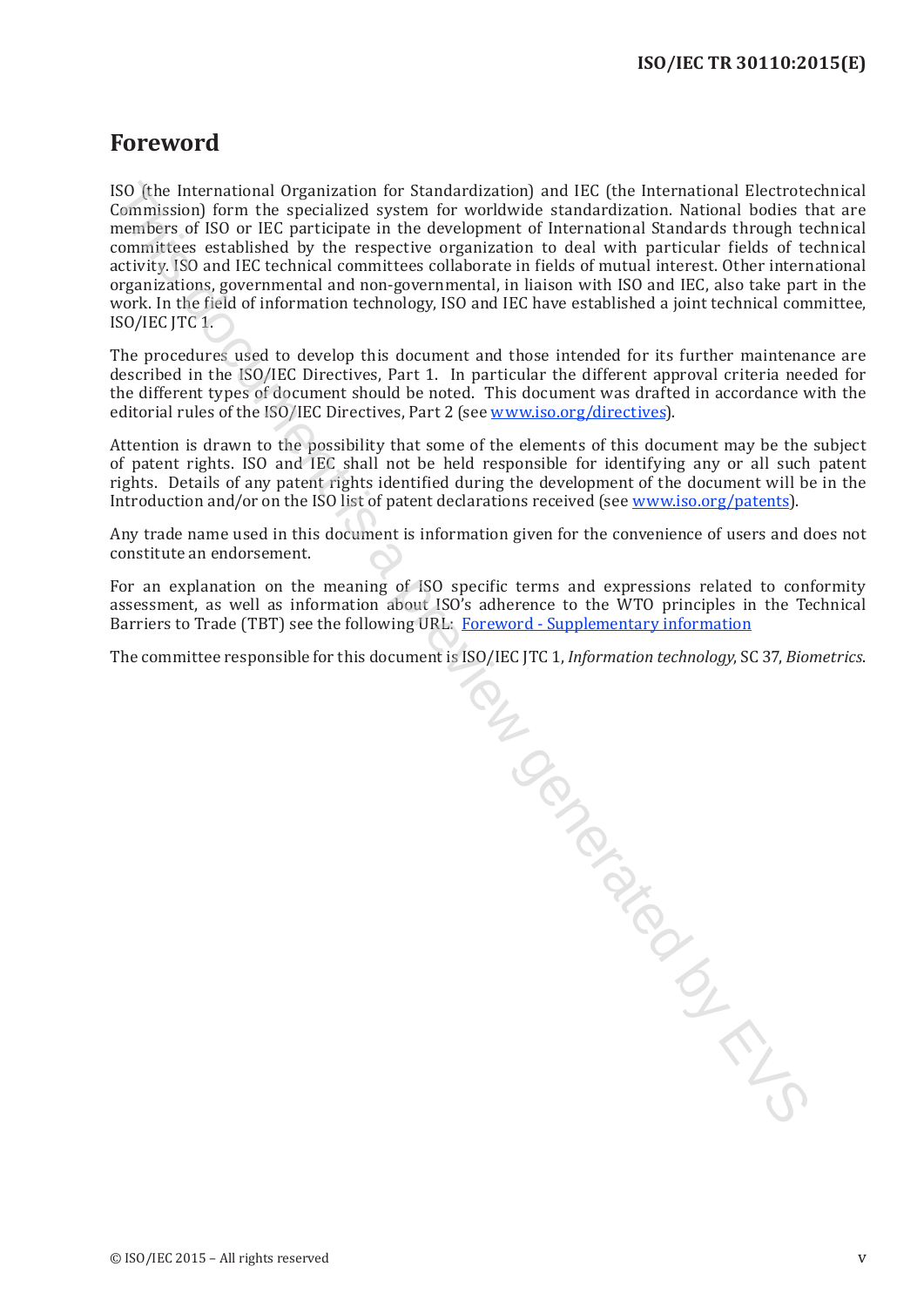### <span id="page-5-0"></span>**Introduction**

In the growing involvement of children in biometric systems, several issues concerning their use of biometrics appear more critical than to adults.

Most problems rely on the physical and psychological immaturity of children. The bodies of children are still in a growing phase and this may cause difficulties in the biometric capture and comparison processes. For the children themselves, the usability of a biometric system becomes a crucial factor.

On the other hand, their psychological immaturity implies that there could be situations where parent(s) or legal representative(s) have to support them to use biometric systems, especially when data protection or privacy issues are involved.

In this Technical Report, the definition of "child" is considered from the applicative point of view in [Clause 5.](#page--1-1) In Clause 6, studies on biometrics for children are surveyed for certain modalities because the application of biometrics is heavily dependent on the modality. Clause 7 introduces examples of application of biometrics that are typical to children and present clear benefits. Finally, Clause 8 summarizes various elements concerning the protection of children when using biometric systems with particular reference to data protection and psychological concerns. growing involvement of children in biometric systems, several issues concerning their use of<br>risk appear more critical than to adults.<br>This dogen that the physical and psychological immediative) of childrens The boulder of

Examples of the benefits to be gained by using the Technical Report are the following:

- operational support in using biometrics applied to the context of children;
- enhanced acceptance by subjects of systems (children, parents and legal representatives, tutors,...) using biometric technology;
- improved public perception and understanding of these systems;
- smoother introduction and operation of these systems;
- adoption of commonly approved good privacy practice.

The primary stakeholders are identified as follows:

- parents and legal representatives;
- users of the biometric data;
- developers of technical standards;
- subjects who provide the biometric sample:
- requirements analysts;
- system architects:
- IT designers;
- public policy makers.

Any jurisdiction of the country for which the biometric system is intended to shall be considered.